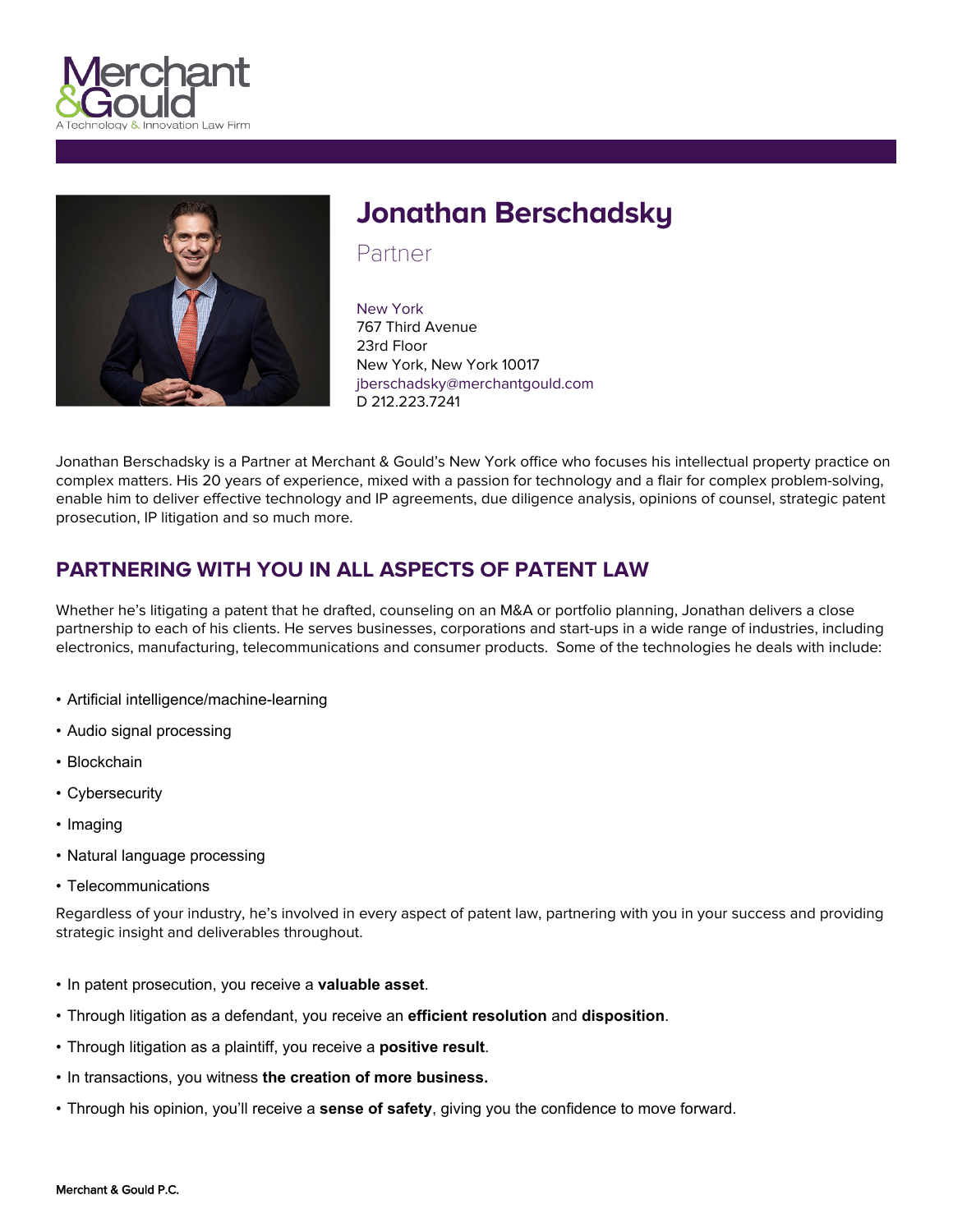

"Jonathan is a U.S. patent attorney with a brilliant legal mind. He is very business-oriented and he always sees the commercial aspects when he drafts and prosecutes patent applications before the USPTO. He brings a sense of comfort to our mutual clients by collaborating closely with me and keeping me in the loop as cases twist and turn."

"Jonathan is a very strategic thinker and builds a friendly, positive, and trusting relationship with judges and opposing counsel alike. We have been impressed by his professionalism, legal acumen, and client-focused approach relating to *transactional matters as well."*

When involved in drafting patent applications, formulating arguments for high-stakes litigations or sharing his opinions on patent infringement, he never leaves a stone unturned.

# **SKILLED ATTORNEY WITH A TEAM PLAYER MINDSET**

Jonathan focuses on being an invaluable asset to your team, managing everything involved with your patent. He understands that true patent law requires a dedicated team for the best results. If you need trademark work, he has someone to do it. If you need a design patent, he has industrial and mechanical engineers/lawyers and skilled draftspersons ready to handle it.

**You have access to the right person for the right matter, every time.**

As your supporter, he'll remain your go-to while ensuring you're in the best hands and have the best resources at your disposal.

"Jonathan helped us consolidate four different sales contracts into one much stronger one. The terms are better for us and for our clients, saving time and money. He's incredibly responsive and easy to work with and genuinely cares about our *business. I feel like I've gained <sup>a</sup> valuable team member."*

Jonathan is a regular CLE Instructor for the Practicing Law Institute (PLI) and in-house counsel. In his free time, you'll find him moonlighting as a mixed martial artist or soaring in the hills on his mountain bike.

## **REPRESENTATIVE CASES**

*Blue Spike, LLC v. Spotify USA Inc. et al. (CDCA)*. Patent infringement dispute involving steganographic ciphers and data scrambling.

*Dicta-Direct, LLC v. Speech Processing Solutions USA Inc. (GAND)*. Patent infringement dispute involving speech to text conversion and language translation services.

*IPC Systems, Inc. v. Cloud 9 Tech. (D. of Del.)***.** Patent infringement dispute involving web-based trading turrets and their use in trading communication systems as well as misappropriation of trade secrets claims.

*Cloud9 Tech. v. IPC Systems (PTAB).* CBM and IPR contested proceedings involving specialized communication systems.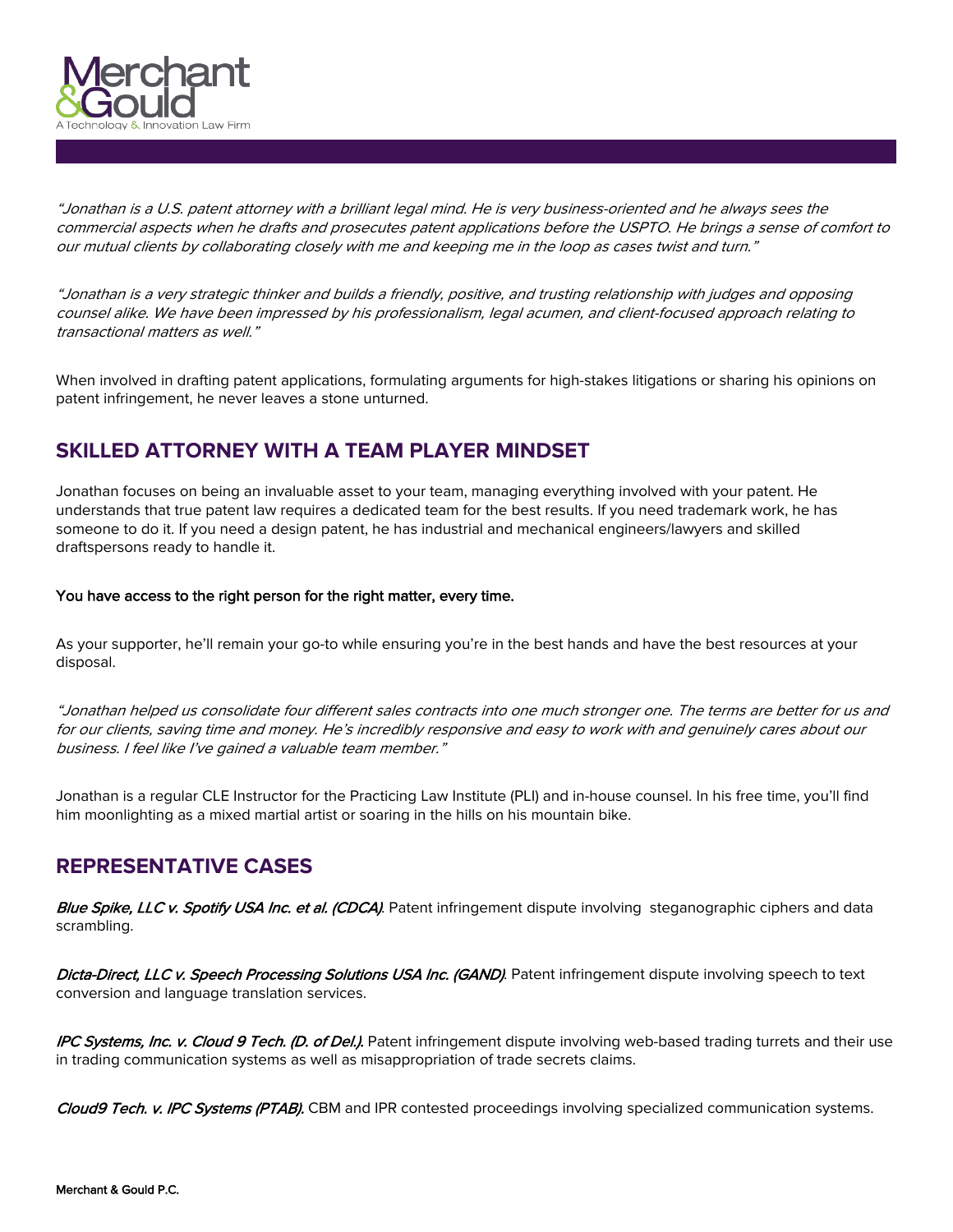

CG Tech. Development, LLC, et al. v. DraftKings, Inc. (D. Nev. & D. of Del.). Patent infringement dispute and related IPR contested proceedings involving online contests.

*Canon adv. Intellectual Ventures (D. Del).* Patent infringement dispute involving various aspects of printer, scanner, digital camera, and Wi-Fi technologies.

*Sirona Dental Systems v. Danaher (D. Del).* Patent infringement dispute involving CMOS-based digital dental imaging products.

*All Media Guide adv. MOAEC (W.D. Wisc.).* Patent infringement dispute involving software for managing digital music.

*IBM adv. Sky Technologies.* Claims of patent infringement, trade secret misappropriation, breach of contract, conversion and unjust enrichment relating to e-commerce software.

*Donnelly Corporation v. Johnson Controls, Inc. et al. (W.D. Mich.).* Patent infringement dispute involving automotive electrochromic rearview compass mirrors.

# **PUBLICATIONS & SPEAKING**

#### **Speaking Engagements**

Inside View for Working with the USPTO", Moderator, NYIPLA One-Day Patent CLE Seminar, Nov. 13, 2019

"Section 101 - Three Years of Uncertainty", Moderator, NYIPLA One-Day Patent CLE Seminar, Nov. 16 2017

Fundamentals of Patent Prosecution: A Boot Camp for Claim Drafting & Amendment Writing, Practicing Law Institute, 2010- 2020

PTAB Forum 2016, Managing Intellectual Property, May 12, 2016

The 11th Annual Patents for Financial Services Summit, World Congress, July 23-24, 2014

Patent Drafting Considerations in Light of Some Notable Court Interpretations of the Written Description Requirement, 16th Annual Advanced Patent Prosecution Workshop, July 2007

#### **Publications**

The Uncertain Future of Laches in Patent Litigation, IPWatchdog, co-written with Jason Dorsky, October 26, 2016

The Patent Trial and Appeal Board Designates Five Decisions as Precedential, Fitzpatrick Case Update, May 9, 2016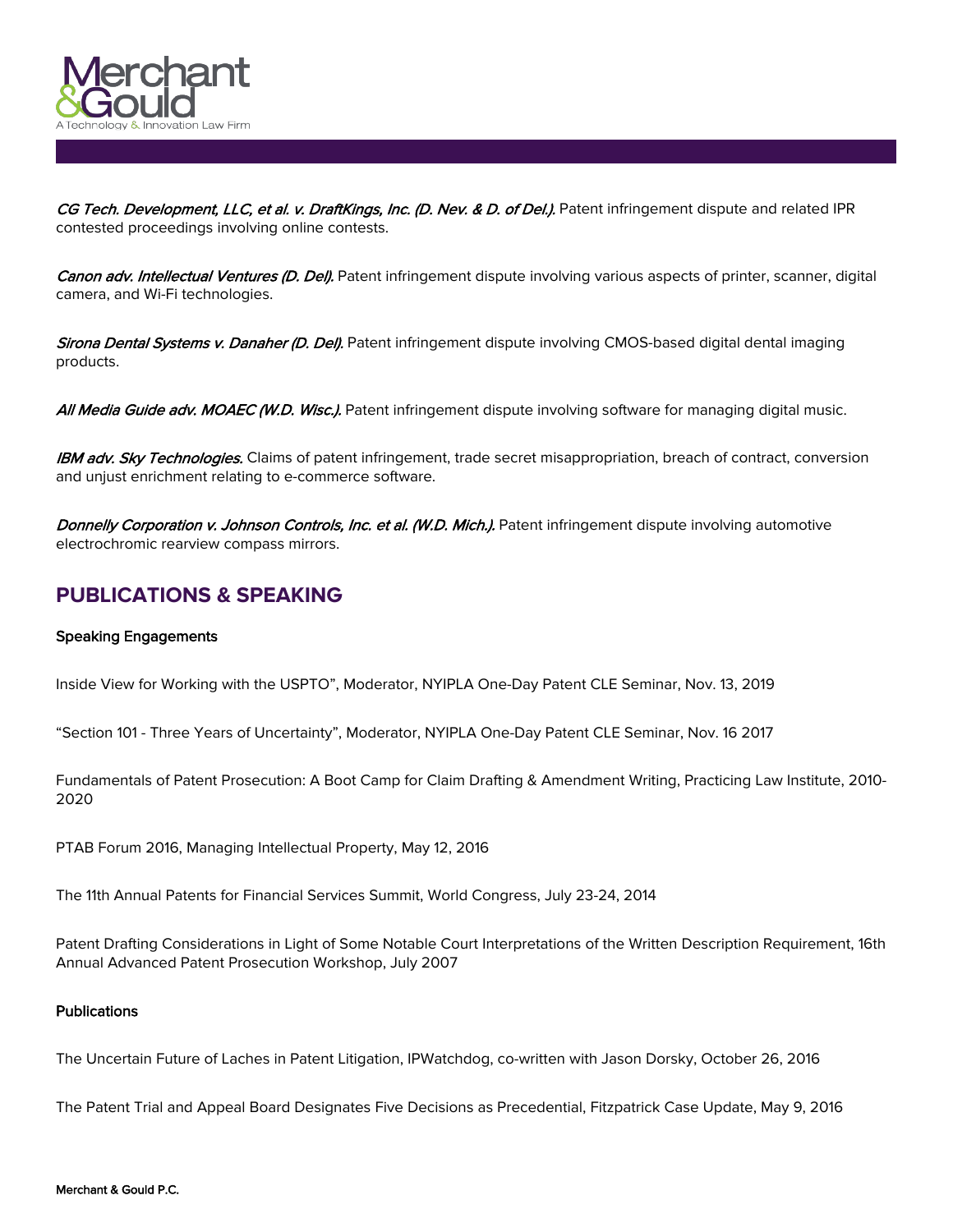

Is PTAB Death Squad just a myth?, Intellectual Property Magazine, June 2015

IP Due Diligence: key areas of analysis in biotech and pharma transactions, Financier Worldwide, September 2011

IP risk assessment in corporate M&A, Financier Worldwide, April 2010

Software and Patent Damages for Foreign Sales: Have the District Courts Gone Too Far?, The Computer & Internet Lawyer, July 2004

Current Developments in Business Method Patent Law, E-Commerce Law Journal, September 2001

# **EDUCATION**

Rutgers University School of Law *J.D. 2000*

Boston University *M.S. Electrical Engineering, 1993 B.S. Electrical Engineering, 1991*

## **ADMISSIONS**

Southern District of New York Eastern District of New York State of New York, 2001 State of New Jersey, 2000 U.S. Patent and Trademark Office

## **PROFESSIONAL AFFILIATIONS**

New York Intellectual Property Law Association (NYIPLA) *Board of Directors Patent Law & Practice Committee Co-Chair 2018-2020*

# **AWARDS & RECOGNITION**

Recognized in *IAM Strategy <sup>300</sup> Global Leaders, <sup>2021</sup>*

Recognized in *IAM Strategy <sup>300</sup> – The World's Leading IP Strategists,* 2017-2021

Winner of The Burton Awards 2016 Distinguished Legal Writing Award for co-authoring "Is PTAB 'death squad' just a myth?"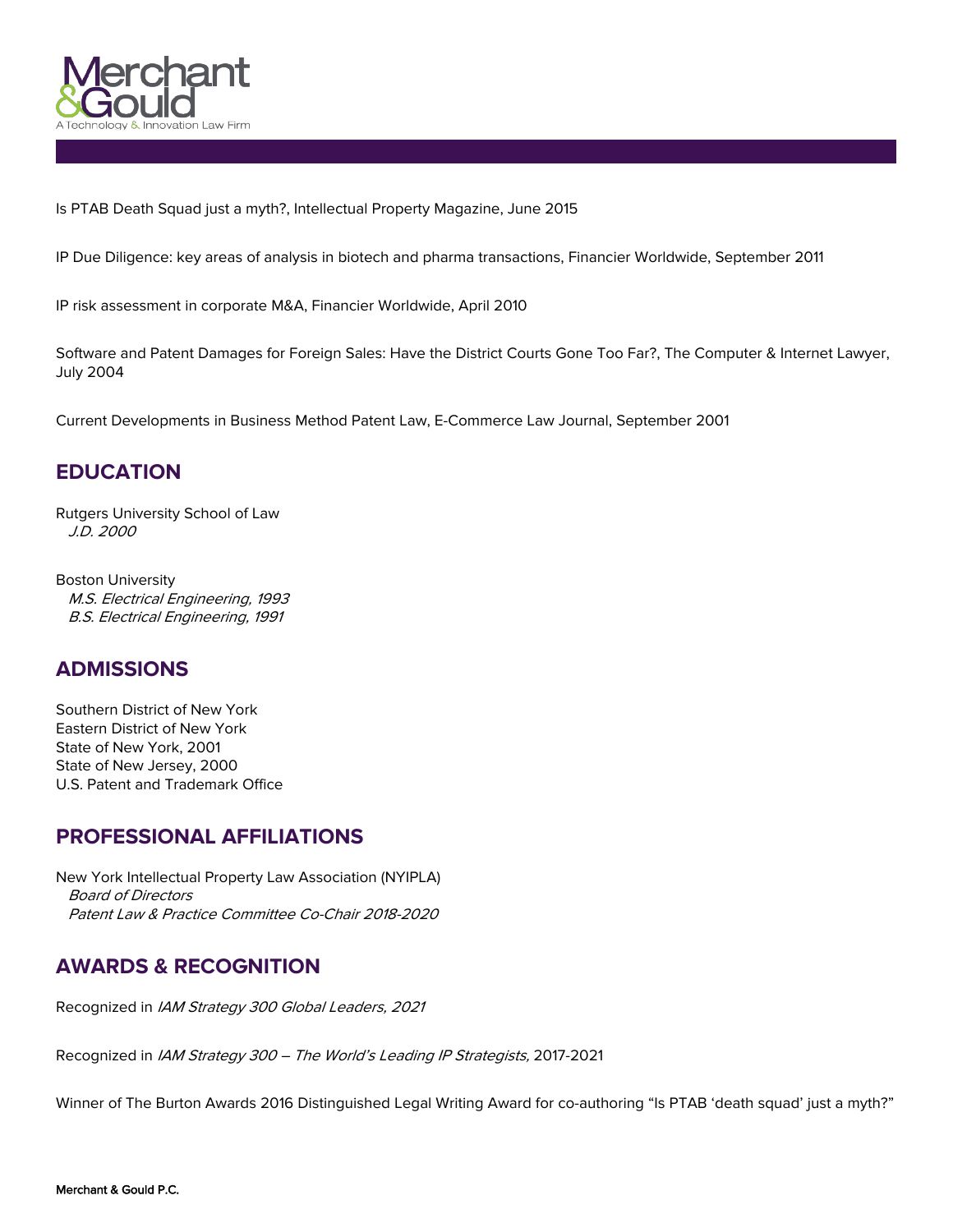

*IP Star, Managing Intellectual Property*, 2013-2021

*Top Patent Prosecutors, Patent Buddy*, 2011-2017

*Top New York City Intellectual Property Litigator, Super Lawyers: New York Metro Edition*, 2014-2021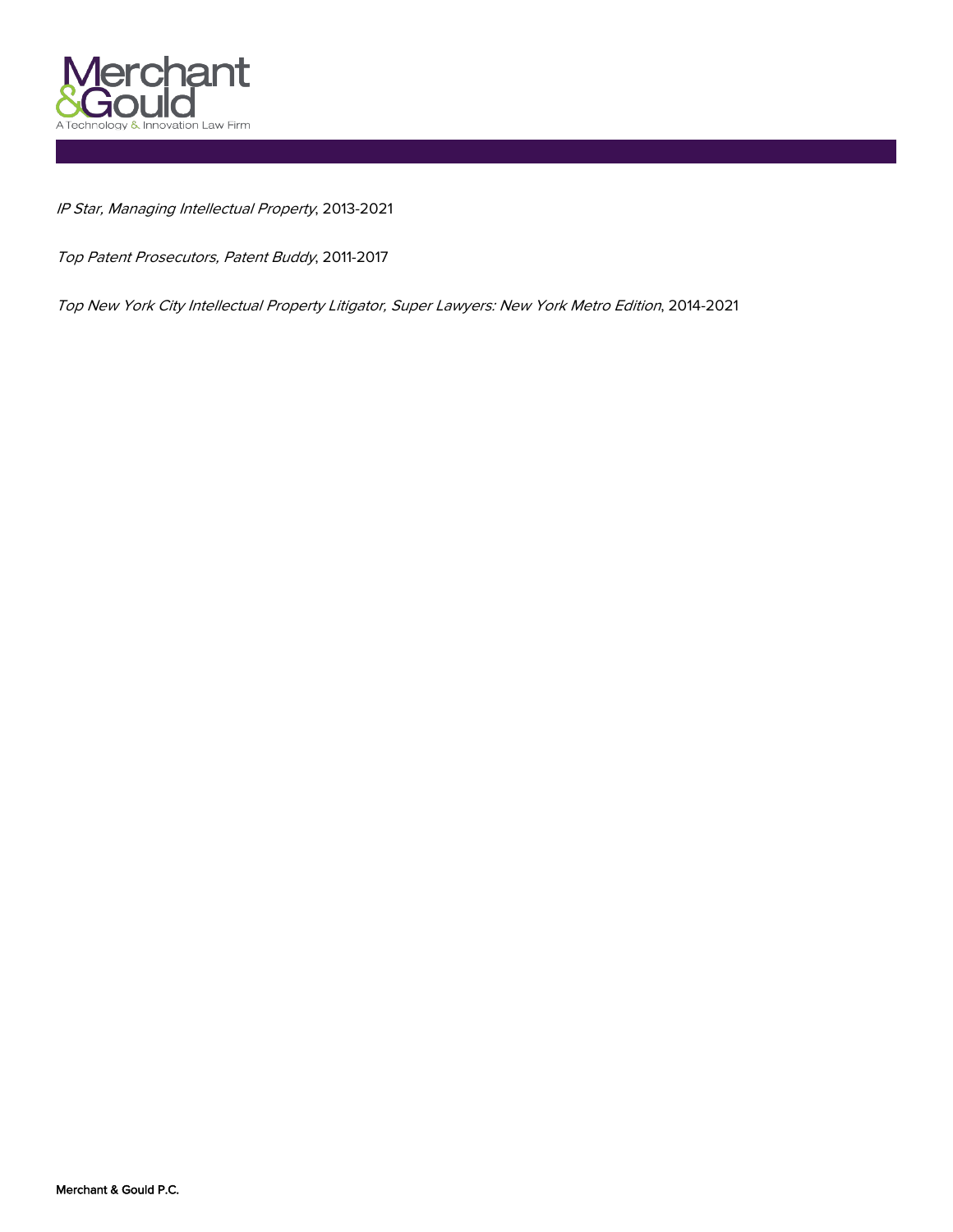# **VENABLE**



# **Christopher E. Loh** Partner [cloh@Venable.com](mailto:cloh@Venable.com)

[New York - 1290 Avenue of the Americas](https://www.venable.com/offices/new-york-ny-1290) [+1 212.218.2206 +](tel:212.218.2206)1 212.218.2200

Chris Loh practices complex patent litigation in the areas of pharmaceuticals, biotechnology, and chemistry. As lead or co-counsel, Chris has litigated patent cases involving oncology therapies, anti-HIV therapies, anti-hepatitis drugs, antidepressants, and statins. He has argued before numerous federal district courts and the United States Court of Appeals for the Federal Circuit, and has won in inter partes review (IPR) proceedings before the Patent Trial and Appeal Board (PTAB), on behalf of patent owners.

In addition to his litigation work, Chris counsels clients on transactional and patent prosecution issues concerning both small-molecule drugs and biological products, such as recombinant antibodies. He also provides advice on a range of intellectual property matters, including inventorship, trade secrets, and licensing.

# **Experience**

## Representative Matters

- Represented Novartis Pharmaceuticals Corp. against multiple defendants in cases concerning patents for Novartis's Alzheimer's disease treatment, Exelon® Patch (rivastigmine)
- Represented Novartis AG against Teva Pharmaceuticals USA, Inc. in a case concerning patents for Novartis's organ transplant rejection therapy, Myfortic® (mycophenolic acid)
- Represented Genzyme Corporation against multiple defendants in cases concerning patents for Genzyme's renal disease treatment, Hectorol® (doxercalciferol)
- Represented Novartis Pharmaceuticals Corp. against Mylan Pharmaceuticals, Inc. in a case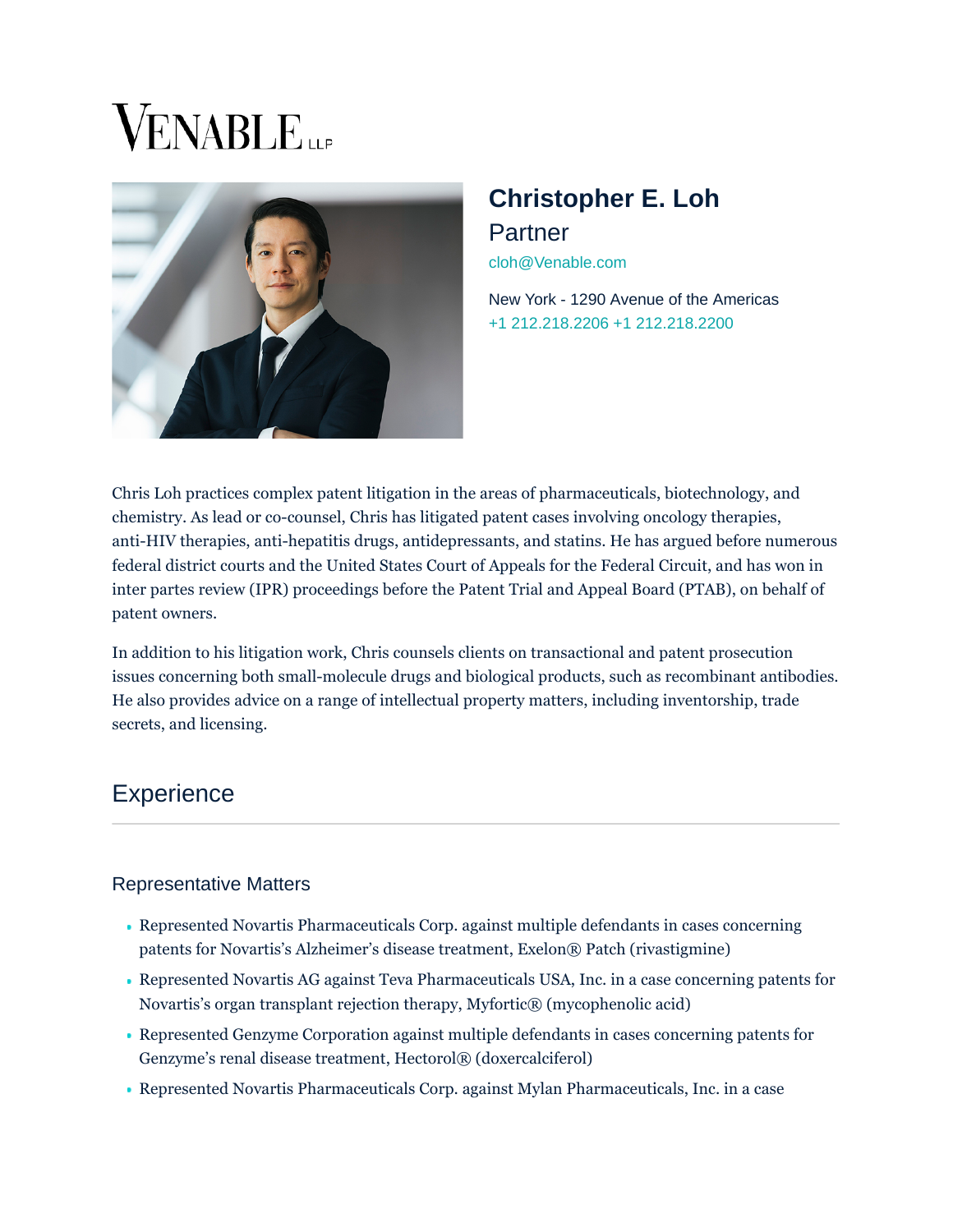concerning patents for Novartis's statin drug, Lescol® (fluvastatin)

- Represented Adams Respiratory Therapeutics, Inc. against Mutual Pharmaceutical Co., Inc. in a case concerning patents for Adams' antitussive drug, Mucinex® (guaifenisen)
- Represented AstraZeneca Pharmaceuticals LP against multiple defendants in cases concerning patents for AstraZeneca's anticonvulsive and antidepressant medication, Seroquel® (quetiapine)
- Represented IBM Corp. against Sky Technologies Inc. in a case concerning patents for Sky's automated negotiation software
- Represented Novartis Pharmaceuticals Corp. against Dr. Reddy's Laboratories, Ltd. in a case concerning patents for Novartis's antifungal treatment, Lamisil® (terbinafine)
- Represented Bausch & Lomb Inc. against Allergan Inc. in a case concerning patents for Allergan's glaucoma drug, Alphagan® (brimonidine)
- Represented AstraZeneca AB against Mutual Pharmaceutical Co., Inc. in a case concerning patents for AstraZeneca's antihypertensive medication, Plendil® (felodipine)

#### Representative Clients

- Adams Respiratory Therapeutics
- Akros Pharma
- AstraZeneca
- Bausch & Lomb Inc.
- Genzyme
- Gilead
- LEO Pharma
- Novartis
- Sanofi

# **Insights**

## Thought Leadership

[New Dance Moves? Purple Book Amendments Require Public Disclosure of 'Patent Dance' Patent](https://www.venable.com/insights/publications/2021/07/new-dance-moves-purple-book-amendments) Lists July 12, 2021

[Supreme Court Upholds and Limits Assignor Estoppel in Patent Cases](https://www.venable.com/insights/publications/2021/06/supreme-court-upholds-and-limits-assignor) June 29, 2021

[Supreme Court Holds That Authority Exercised by Administrative Patent Judges in IPRs Is](https://www.venable.com/insights/publications/2021/06/supreme-court-holds-that-authority-exercised)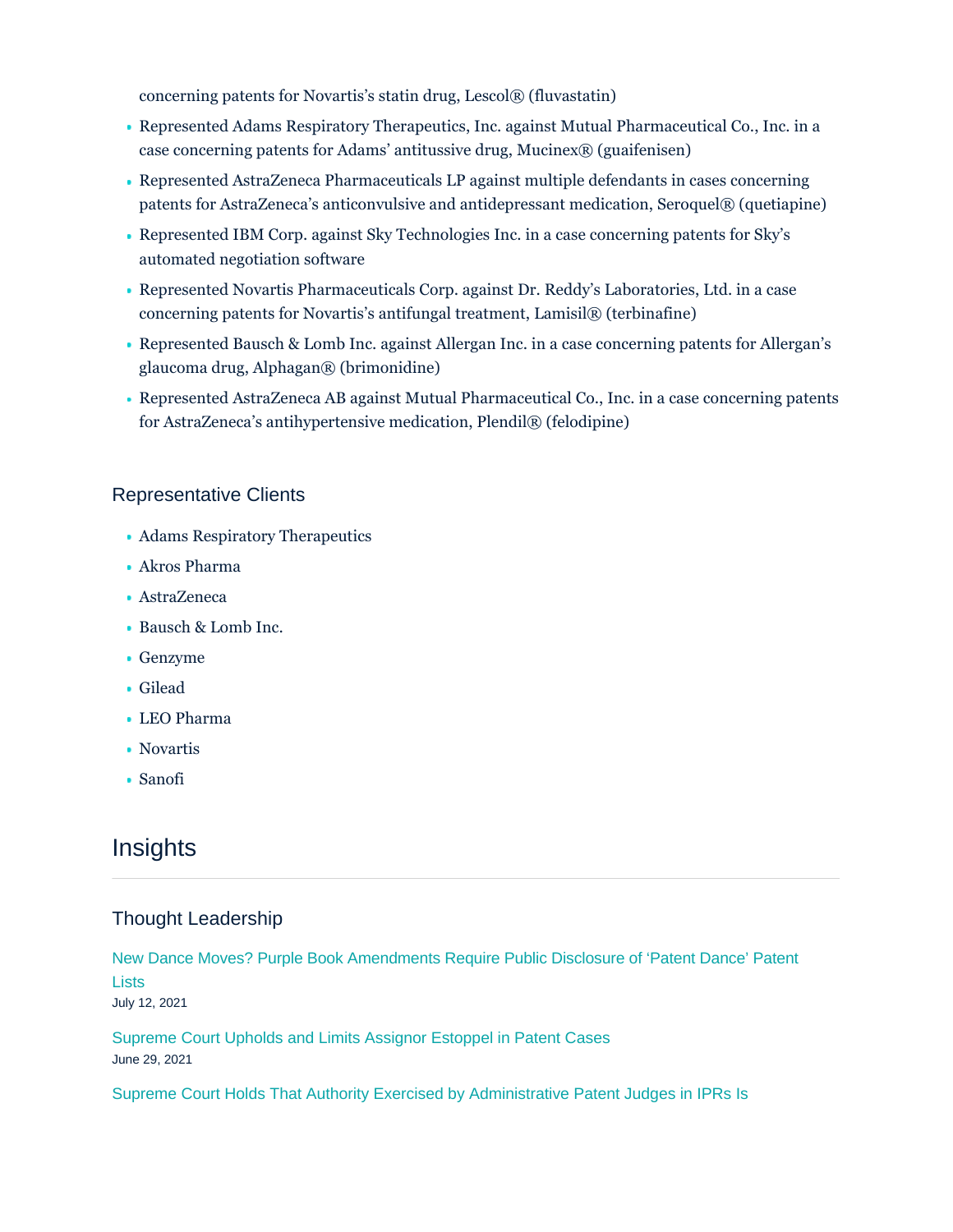[Unconstitutional and Provides for Director Review of IPR Decisions as a Remedy](https://www.venable.com/insights/publications/2021/06/supreme-court-holds-that-authority-exercised) June 21, 2021

#### **Events**

[Antibody Claims Drafting Master Class: Strategies for Ensuring Success in U.S.](https://www.venable.com/insights/events/2019/05/antibody-claims-drafting-master-class) May 16 - 17, 2019

[SMI's 5th Annual Biosimilars North America Conference](https://www.venable.com/insights/events/2018/11/smis-5th-annual-biosimilars-north-america-conferen) November 15, 2018

#### Recent News

IPWatchdog [Quotes Chris Loh on the Restoring America Invents Act](https://www.venable.com/about/news/2021/10/ipwatchdog-quotes-chris-loh) September 30, 2021

[Venable Fitzpatrick Obtains Favorable Markman Decision For Novartis In Entresto® Patent Litigation](https://www.venable.com/about/news/2021/07/venable-fitzpatrick-favorable-markman-novartis) July 08, 2021

BioWorld [Quotes Chris Loh on a Supreme Court Case That Tested the Boundaries of Assignor](https://www.venable.com/about/news/2021/06/chris-loh-on-a-supreme-court-case) **Estoppel** June 30, 2021

# **Credentials**

#### **Education**

- J.D., Columbia Law School, 1998
	- Harlan Fiske Stone Scholar
	- Notes editor, *Columbia Business Law Review*
	- Intern, New York Volunteer Lawyers for the Arts
- B.S., Molecular Biochemistry and Biophysics, Economics (Double Major), Yale University, 1995

#### Bar Admissions

- New York
- U.S. Patent and Trademark Office

#### Court Admissions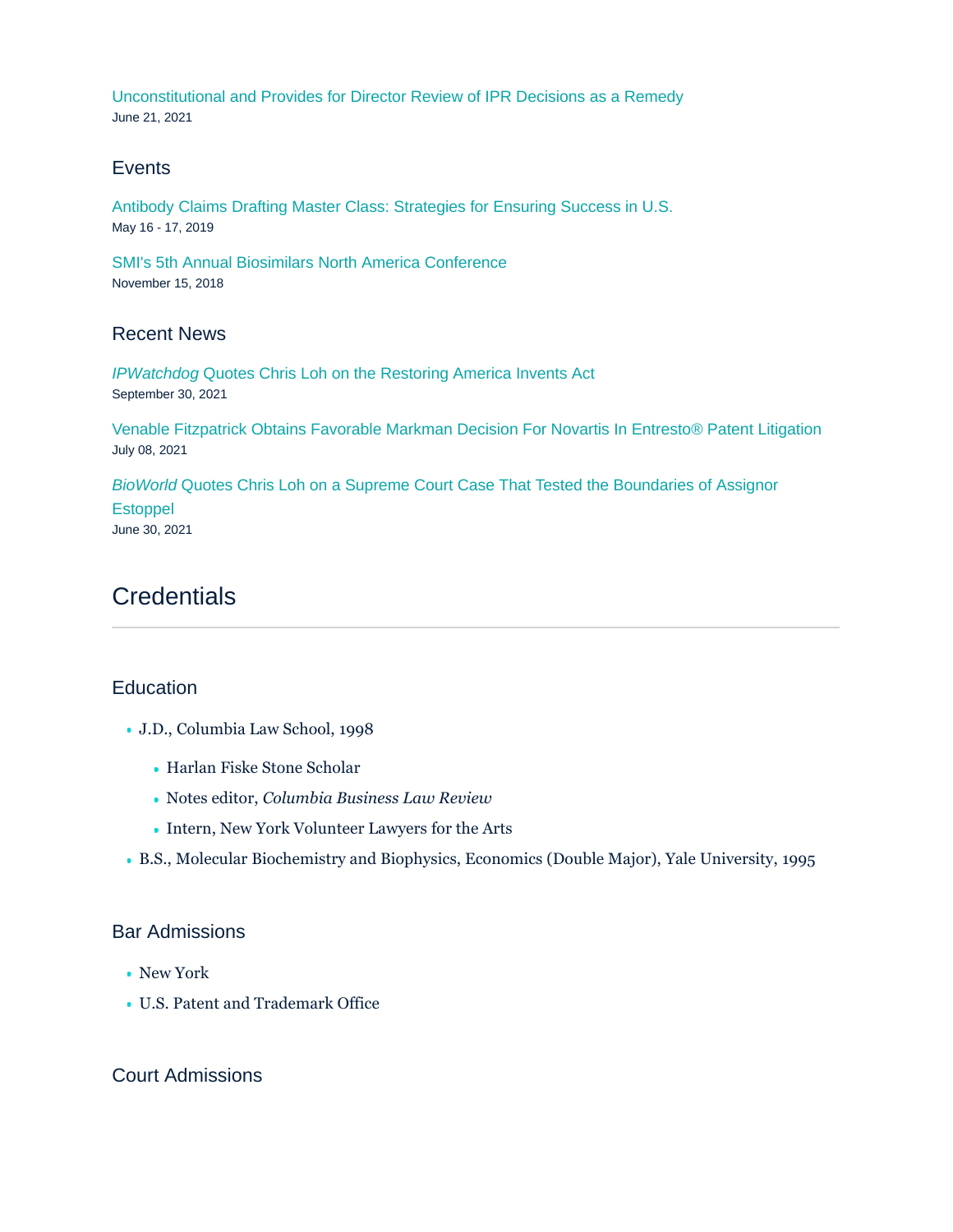- U.S. District Court for the Eastern District of Michigan
- U.S. District Court for the Southern District of New York
- U.S. District Court for the Eastern District of New York
- Court of Appeals for the Federal Circuit

#### Professional Memberships and Activities

- Frequent author on intellectual property issues; articles have appeared in *Lexology*, the *National Law Journal*, the *New York Law Journal*, *Bloomberg IP*, and *Managing Intellectual Property*
- Presented at the BIO IPCC Counsels conference and the New Jersey Intellectual Property Law Association Pharmaceutical/Chemical Patent Practice Update
- Taught for *Lawline*

# **Recognition**

**The Burton Awards**, *Burton Award for Legal Achievement*, 2006, 2008 (The award is presented in recognition of exceptional writing)

#### Related Practices

Related Industries

[Technology, Media, and Commercial](https://www.venable.com/services/practices/technology-media-and-commercial) [Intellectual Property Litigation](https://www.venable.com/services/practices/intellectual-property-litigation) [Patent Litigation](https://www.venable.com/services/practices/patent-litigation) [Trademark Litigation](https://www.venable.com/services/practices/trademark-litigation) [Intellectual Property](https://www.venable.com/services/practices/intellectual-property)

**[Pharmaceuticals](https://www.venable.com/services/industries/pharmaceuticals)** [Life Sciences](https://www.venable.com/services/industries/life-sciences)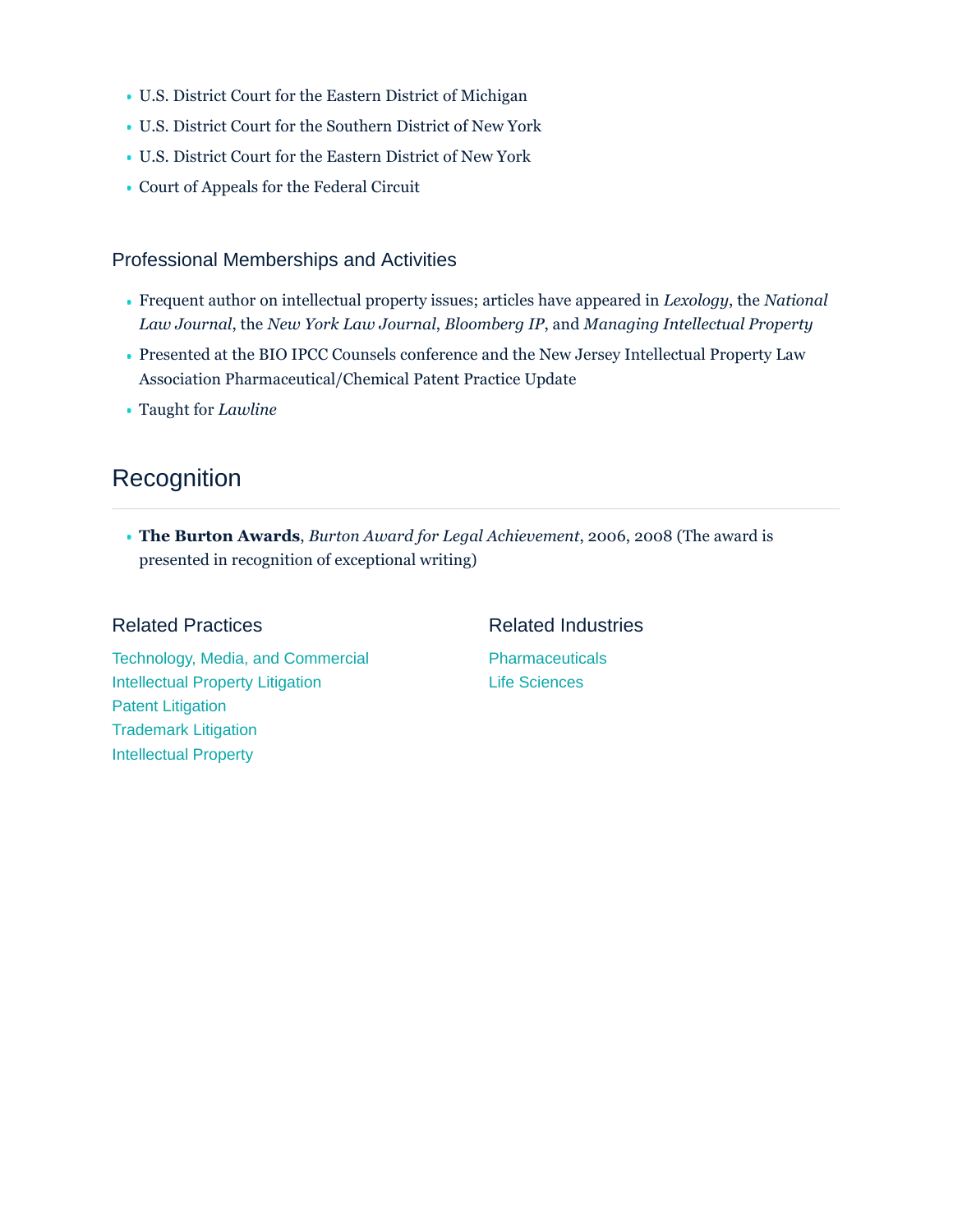

## **Yu-Ming Dammann Speaker Bio**

Yu-Ming Dammann is Senior Associate General Counsel of Kite Pharma, Inc. In her role at Kite Pharma, she practices intellectual property law in connection with a range of technologies across the biotechnology, life sciences and pharmaceutical fields. Among her responsibilities, she develops and manages Kite's patent portfolio, advises on transactions, and conducts due diligence for those transactions.

Yu-Ming earned her Ph.D. from the University of California, and her J.D. from Seattle University.